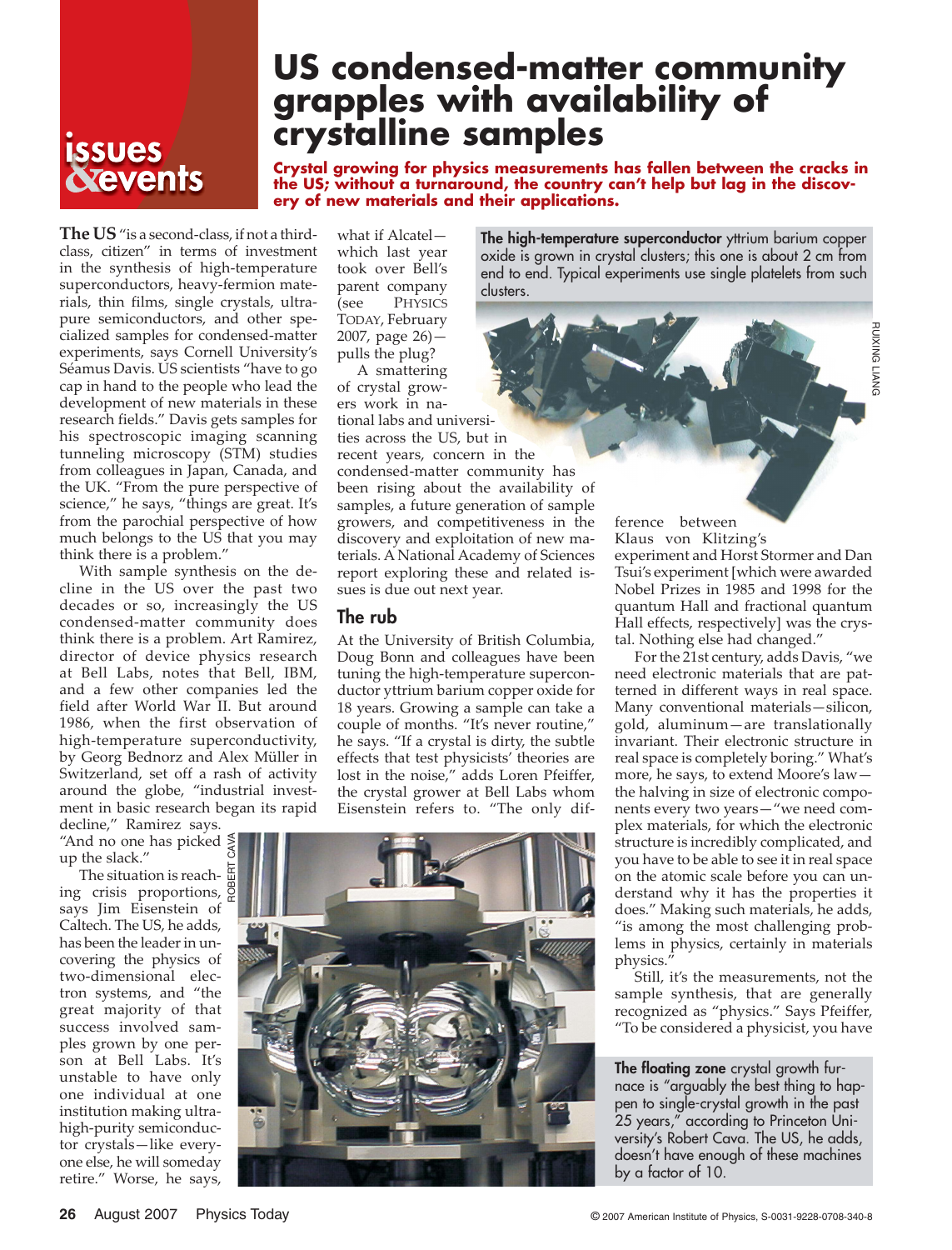Crystals (clockwise from left): Nickel olivine (the larger crystal is roughly 1 cm long); single crystals of the filledskutterudite praseodymium ruthenium arsenide (the orange square is 1 mm on a side); and a 4-cm-long specimen of the heavy-fermion superconductor uranium ruthenium silicide lightly doped with rhenium. (Image at upper right courtesy of UCSD's Brian Maple and Zygmunt Henkie, Institute of Low Temperature and Structure Research, Wroclaw, Poland.)



to do measurements. Some say that crystal growth is not physics, but you cannot conceive of the right crystal structure to grow without knowing the physics. Therein lies the rub." Moreover, he adds, "very often, when I grow something for someone, it can take 20 iterations. The phase space is large: The density can be varied, the width of quantum wells, . . . there is literally an infinity of possibilities. The crystal grower is an intimate part of the collaboration."

But getting tenure as a crystal grower is pretty much a nonstarter. "Crystal growers have hundreds of papers, but if you are talking about prizes, the notoriety goes to the people who make the measurements," says Dale Van Harlingen of the University of Illinois at Urbana-Champaign. As a department chair, he adds, "If I can hire one person, I may not choose to hire a sample grower. He is going to grow samples and give them away. There is a reluctance to hire them. It's a risk."

"Growing crystals takes a lot of infrastructure. It's difficult to support both a growing and measurement program," says physicist Brian Maple of the University of California, San Diego. Maple, who is one of a handful of university-based crystal growers in the US, makes and characterizes single crystals and polycrystalline materials. In chemistry and materials science, he says, most crystal growers'interests differ from physicists'.

#### Sample bottleneck

With samples hard to come by locally, US condensed-matter scientists often get them from abroad. "Many researchers become members in bigger collaborations that are often run from outside the US," says Davis. This may

work well for established scientists, says Robert Cava, a solid-state chemist who grows crystals at Princeton University, "but what about experimentalists who can't get their hands on samples? Especially for young people, this is a problem. Getting good samples relies on nurturing contacts."

"When you make a crystal, often the demand is exceedingly high," says Pfeiffer. "Then you are in the tricky business of vetting colleagues." Since growers of specialized samples tend to work in collaborations—rather than as supply houses—they generally don't give the same type of sample to different researchers doing similar measurements. For example, Graeme Luke and his colleagues at McMaster University in Hamilton, Ontario, send crystalline samples for magnetic susceptibility, specific heat, thermal conductivity, optical conductivity, IR reflectance, and other measurements to a dozen groups around the world. "We don't send many samples to neutron scattering or NMR [nuclear magnetic resonance] people in the US because we have good people here in our group, and we don't send to their competitors," says Luke. In STM, he adds, "Séamus [Davis] is the best in the world, and we give him samples. But if we hired an STM person, that person would get some priority."

Demand for samples is only likely to increase as new facilities such as the Spallation Neutron Source at Oak Ridge National Laboratory ramp up. "Where are users of the SNS going to get samples?" asks Cava. "They are going to scrounge them." Adds Luke, "You can have all the great advanced characterization facilities in the world. But it's worthless if you don't have highquality samples to go in them." And when top-flight facilities come on line